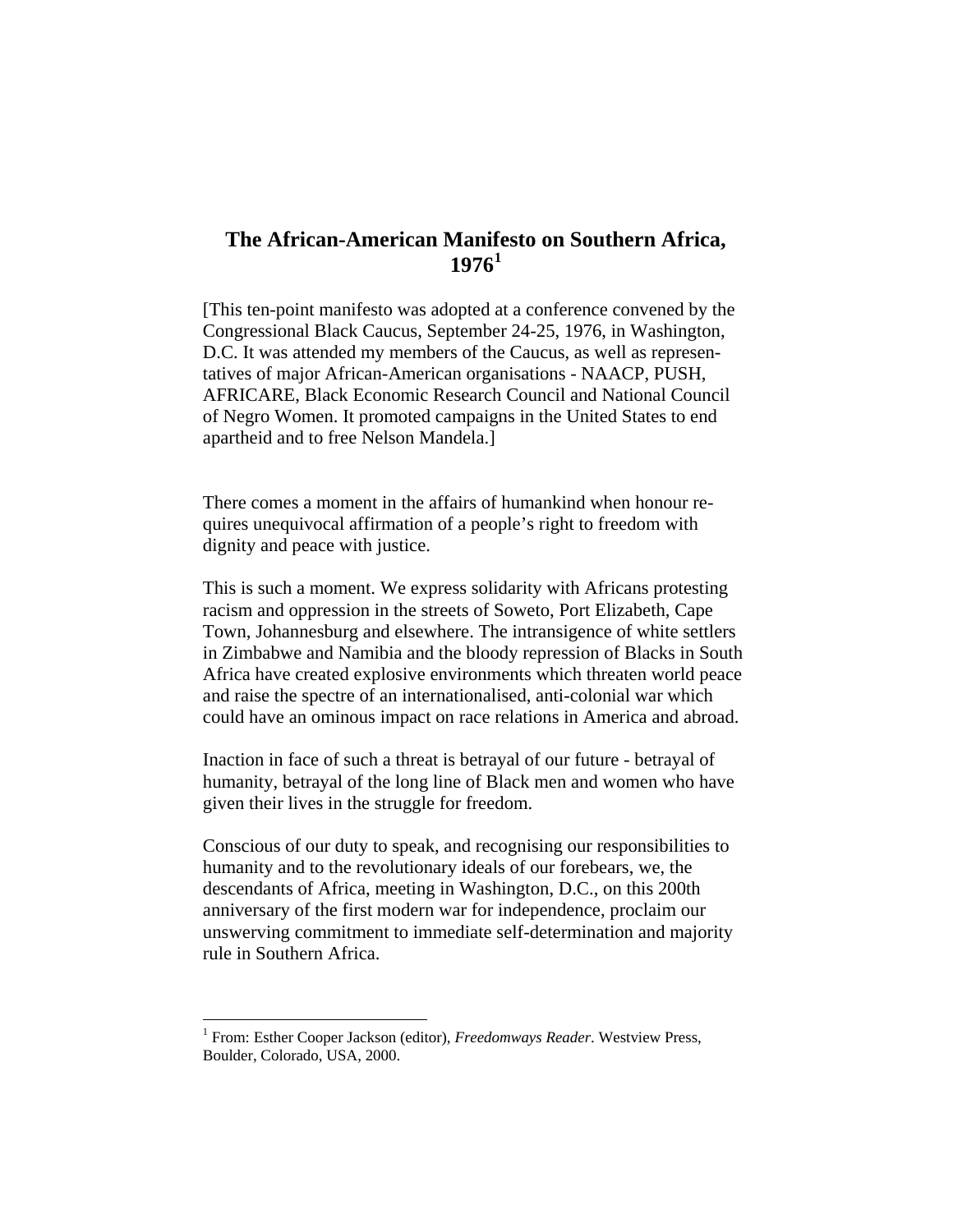We do this because we are African-Americans, and because we know that the destiny of Blacks in America and Blacks in Africa is inextricably intertwined, since racism and other forms of oppression respect no territories or boundaries.

We do this because we are African-Americans and because we have a mandate from our revolutionary predecessors: from Crispus Attucks to W.E.B. DuBois, from Dinizulu to Amilcar Cabral, from Martin Luther King to Malcolm X, from Nkrumah to Lumumba, from Nat Turner to Whitney Young, from Sojourner Truth to Mary McLeod Bethune, to proclaim the truth of the Revolution of 1776, which is also the truth of the Revolution of 1976 in Southern Africa.

In this spirit and with this understanding, we contend that it is mandatory for all Americans, and especially Americans of African descent, to understand the root causes of strife in Zimbabwe, Namibia and South Africa. These root causes are:

> Despotism and racism that serve to polarise the white government and the African majority;

The continuing violence by the Europeans to sustain institutions of racism and exploitation;

Economic exploitation.

The history of our common struggle and recognition that our cause is just have brought us this day to proclaim and adopt the following 10 points:

1. We believe the present government of South Africa is the main barrier against majority rule in Southern Africa because of its continued illegal occupation of Namibia, its refusal to implement economic sanctions against Rhodesia and its unwillingness to share political and economic power with Blacks within its own borders. Specifically, if present negotiations fail or are unacceptable to African liberation leaders and the African people of Zimbabwe, Namibia and South Africa, the President of the United States should:

> Support a finding in the Security Council that South Africa's continued illegal occupation of Namibia is an act of aggression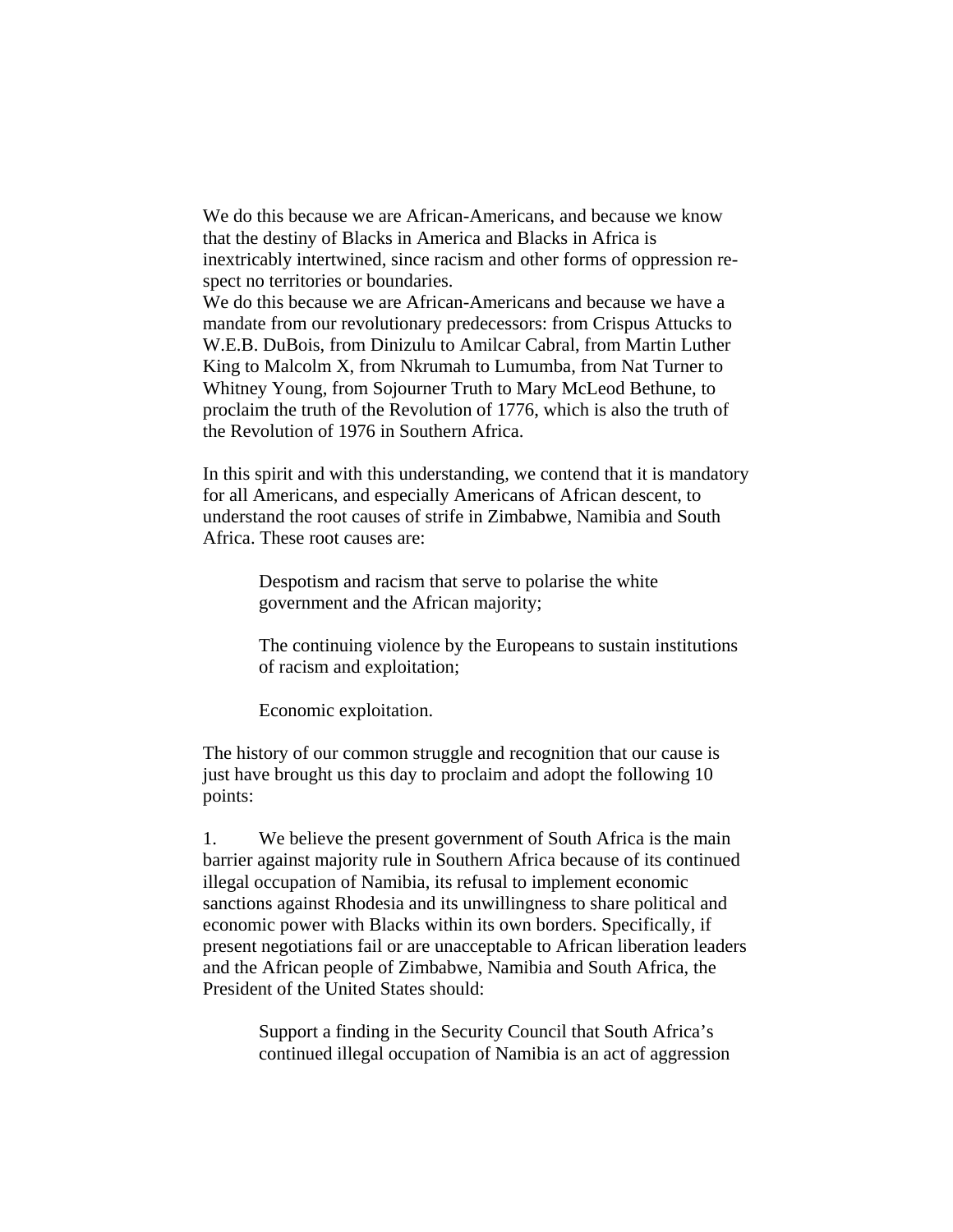and a threat to the peace, calling for action under Chapter VII of the United Nations Charter.

Provide assistance, both humanitarian and military, to the liberation movements through the Organisation of African Unity.

Impose a mandatory arms embargo against South Africa and a stoppage of shipments of equipment to be used by the military, including all technology and nuclear material.

2. We totally support the liberation of Southern Africa from white minority rule by means of armed struggle, where necessary, and affirm the right of the African liberation movements to seek necessary assistance from whatever sources available to achieve self-determination and majority rule. We firmly reject the notion that such assistance implies external domination within Cold War context. However, we are unalterably opposed to external intervention, from whatever quarter, designed to thwart the inevitable extension of African freedom to the southern tip of Africa.

3. Negotiations can achieve a genuine peace only when they occur between the contending forces. High level diplomatic involvement by the U.S. and other powerful, concerned states can be of positive assistance, but they can be considered "successful" only when they achieve the full liberation of the suppressed people. In light of this principle we look to the representatives of the Front Line States and the organised fighting forces of the suppressed populations for the standard by which to judge the success of good will negotiations involving third parties. Transitional arrangements to majority rule must include an opportunity for the organised fighting forces to participate in the drafting of constitutional arrangements and the free public discussion and voting which is required for their ratification. Therefore, we support the five Front Line Presidents in their call on the United States to support the Freedom Fighters if Prime Minister Vorster and Mr. Smith obfuscate the fundamental changes which the struggle in Zimbabwe is on the verge of accomplishing. Similarly, we oppose United States support for any settlement in Zimbabwe and Namibia that compromises the freedom of Blacks in South Africa.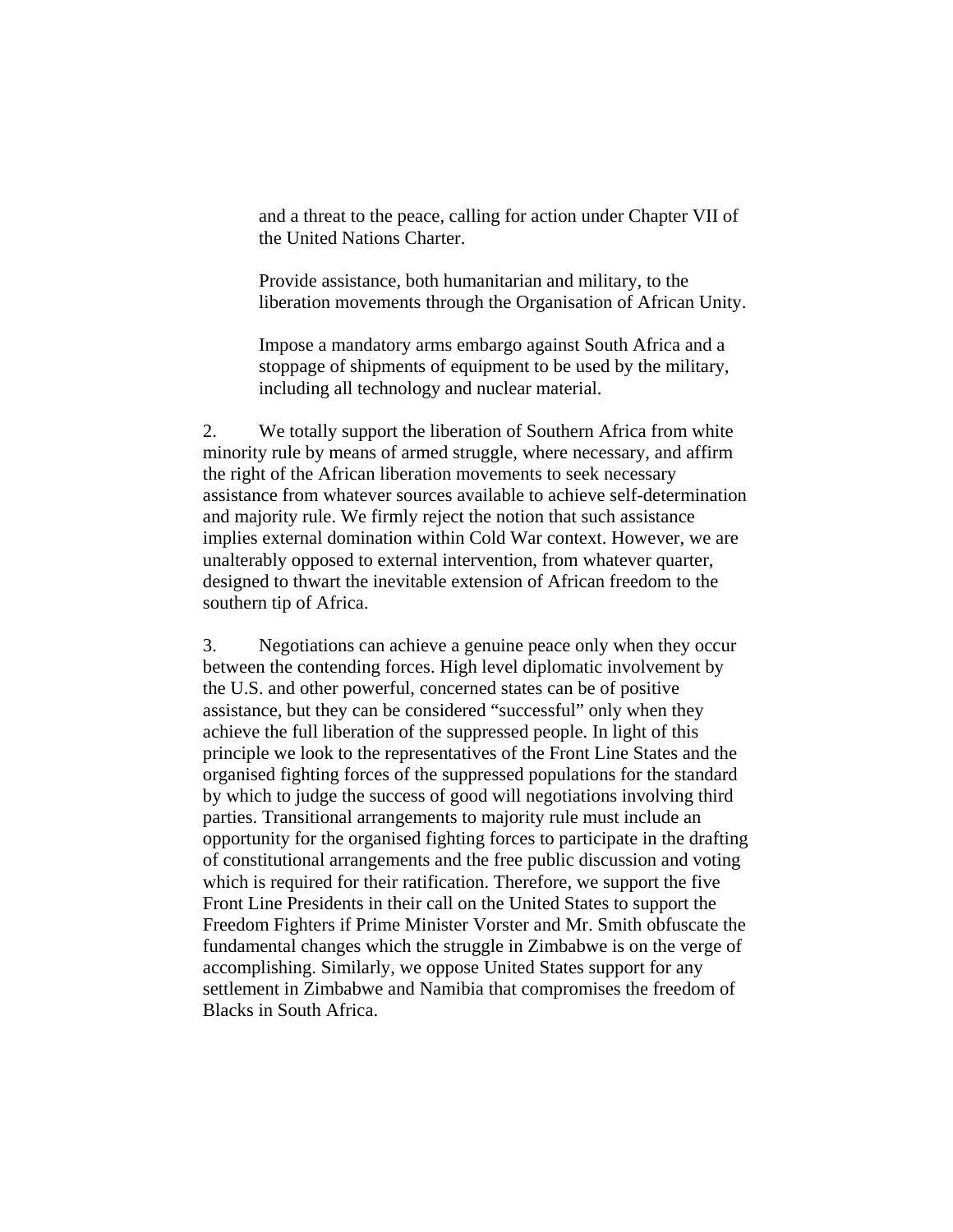And in this connection, we urge the Administration to call upon South Africa to release its political prisoners and to begin negotiating with them and other Black leaders toward the establishment of a real democracy which guarantees majority rule and human rights for all.

The people of Zimbabwe, Namibia and South Africa, and the independent African states acting in their behalf, have tried for more than half a century through petitions, representations, negotiations, peaceful demonstrations, appearances before the United Nations and through appeals to international tribunals to achieve self-determination through majority rule. It is a matter of fact and history that these peaceful efforts have never received the full support of western powers. Multinational corporations and industrialised nations, headed by the United States and including Great Britain, France, Germany, Israel and Japan, which collectively account for over 60 percent of all trade with South Africa, reinforced the white minority ruled regimes through expanded investments, violation of economic sanctions and arms embargoes, and by sales of military related equipment and nuclear technology to South Africa.

4. We strongly condemn the Pretoria Government for crimes against humanity through its wanton killing of hundreds of African youthful demonstrators and its wholesale detention without legal redress of Africans and their allies. We urge that the U.S. provide special political refugee status, similar to that accorded to the Cubans, to Africans forced to emigrate from Zimbabwe, Namibia and South Africa because of political repression.

5. We, in support of the Organisation of African Unity, oppose any U.S. Government recognition of the "Transkei" and United States corporate investment in that "Bantustan" whose independence will deny Africans their birthright to full economic and political participation in the entire Republic of South Africa.

6 We reject any U.S. policy that stresses "minority rights" rather than "human rights" in Southern Africa, since minority rights in context implies the preservation of European privilege. Therefore, we question any large-scale financial subsidy of "minority rights" for Rhodesian whites, which would serve to reward the villains at the expense of the victims. Moreover, we denounce those pronouncements by Ad-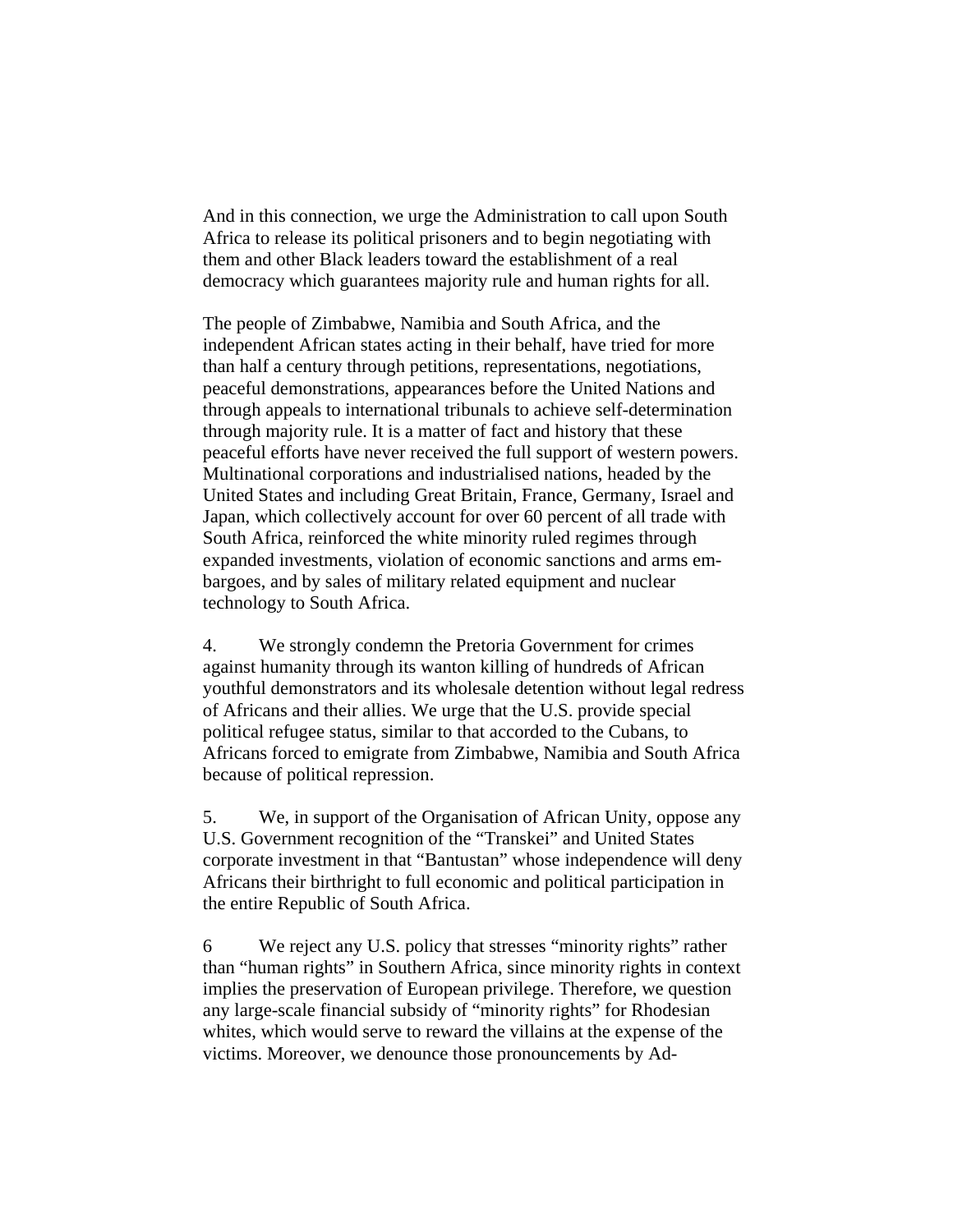ministration officials that repeatedly speak of the need for "moderate leadership," of "responsible government" and any policy which interferes with the right of the people to decide for themselves their system of government. Neither the United States nor any other power has the right to impose any government on the people of Namibia, Zimbabwe or South Africa. Self-government is the most inalienable of all rights.

7. We believe that independence in Namibia - including Walvis Bay, the principal port presently considered part of South Africa - must be achieved according to the guidelines set forth in Security Council Resolution 385 of January 30, 1976, which demands that South Africa withdraw and end its illegal administration of Namibia, and transfer power to the people of Namibia with the assistance of the United Nations; that is, release all political prisoners, hold free elections under United Nations supervision and control and "abolish all racially discriminatory and politically repressive laws and practices, particularly bantustans and homelands."

SWAPO (South West African Peoples' Organisation) must have a principal role in any negotiations. The Turnhalle Conference should have no standing whatsoever since it excluded SWAPO participation and is the creation of South Africa.

8. We urge proper recognition of the expanded potential of the United Nations as a fully representative body. The people and government of the United States must accept the changing perspective of U.S. interests among the family of nations and work within the United Nations and its affiliated institutions to deal with the emerging North-South issues which are the principal sources of tension and potential conflict in global affairs. Majority ruled African nations now constitute nearly one-third of United Nations membership, and consequently, are a pivotal group in that body.

We urge the U.S. to join the Council on Namibia, contribute to the U.N. Trust Fund, and we condemn the use of the veto by our government in the Security Council to protect South Africa.

9. We urge our government to recognize the People's Republic of Angola and support its admission to the United Nations. The PRA has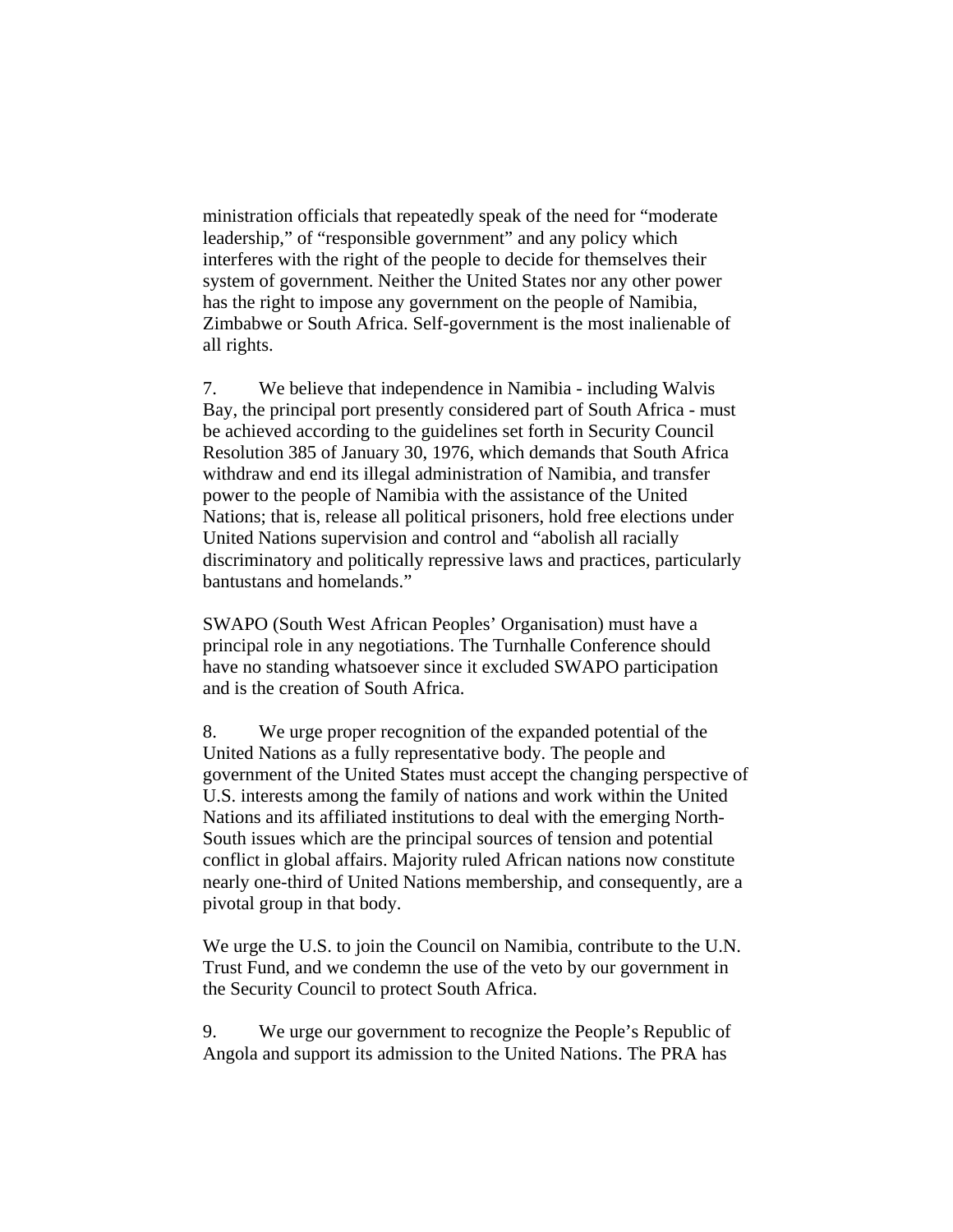joined the other Front Line States in efforts to obtain an appropriate settlement in Southern Africa. U.S. alignment on the same losing side with South Africa during the Angolan conflict demonstrated the bankruptcy of the government's Africa policy. This error should not be perpetuated. A normalisation of relations with the Angolan Government will facilitate any U.S. involvement in bringing about a just peace in the region.

10. We condemn the role played by the United States and other foreign corporations and banks, which by their presence and activities collectively have participated in the oppression of Blacks and have undergirded the repressive white minority governments of Southern Africa. No longer must Mr. Vorster be able to exact U.S. political support as ransom for America's hostage private corporations. Multinational corporations must recognise that the South African economy is not sound, and that the investment climate there is no longer favorable. The government should institute a program of tax disincentives to U.S. corporations operating in South Africa, Zimbabwe and Namibia. And should those corporations remain unprepared to use their leverage to bring about concrete steps towards economic and political justice in South Africa, and to operate there, in Namibia and in Zimbabwe on the basis of fair and non-discriminatory employment practices, humane working conditions and just compensation for the exploitation of African resources, they should withdraw.

## **Our Commitment**

We challenge the Judeo-Christian community, the labor movement, the media and the political, business, and civic leadership in this country to see that our government upholds its values and its historical commitment to self-determination, freedom and justice, and to understand that the appeasement of South Africa can only invite an escalated war that will exacerbate racial tensions in the United States.

Finally, in turn, we commit ourselves to mobilising Black Americans and others of good will to formulate and support a progressive U.S. policy toward Africa. And we state our opposition to those Blacks who work directly or indirectly to support white minority regimes in Southern Africa.